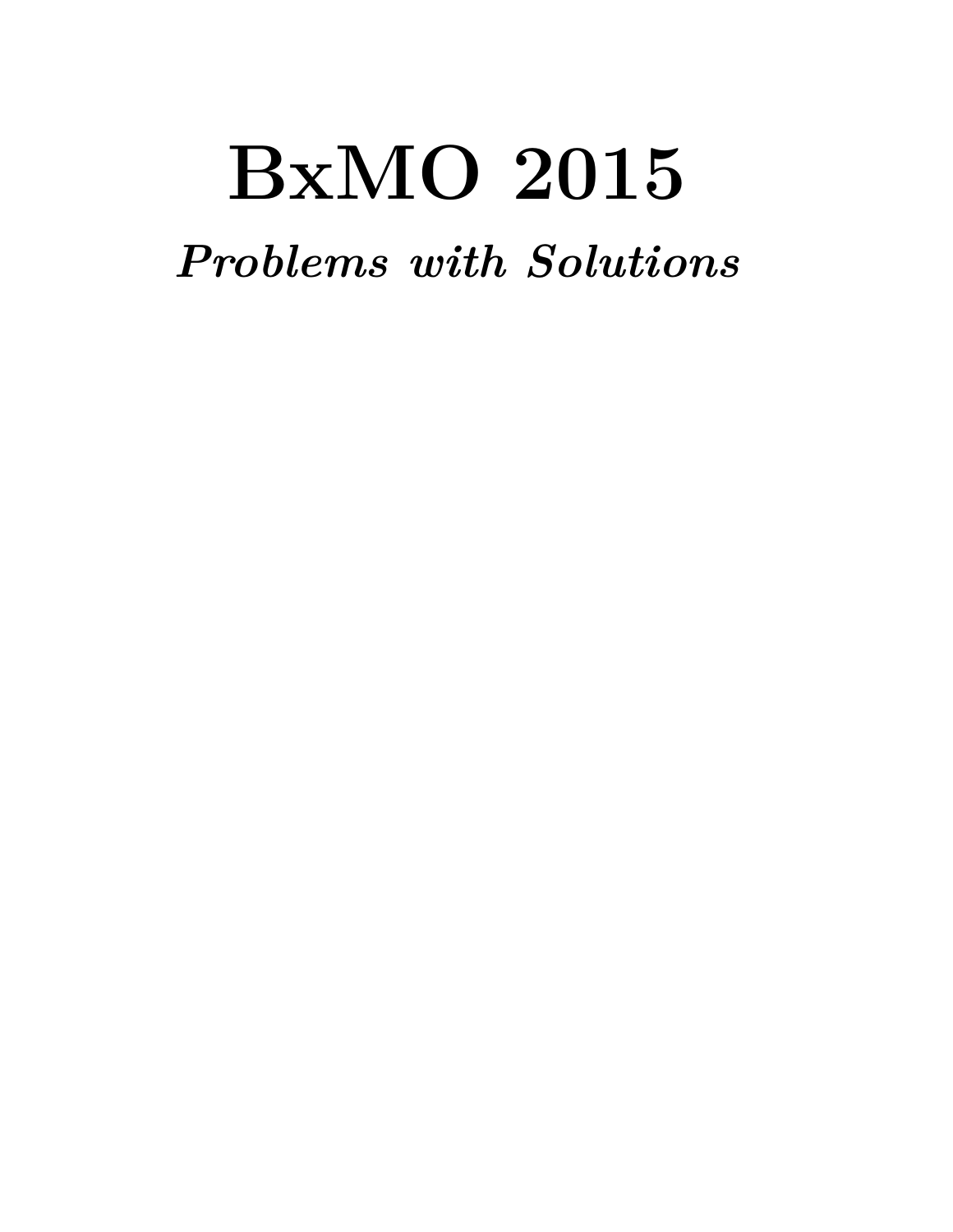### *Problem 1.*

**Determine the smallest positive integer** *q* **with the following property:**

for every integer *m* with  $1 \leq m \leq 1006$ , there exists an integer *n* **such that**

$$
\frac{m}{1007} q < n < \frac{m+1}{1008} q.
$$

**Solution 1.** For  $m = 1006$ , we have

$$
q - q/1007 < n < q - q/1008,
$$

for some integer *n*. If  $q \le 1007$ , then  $q - q/1007$  and  $q - q/1008$  are both numbers that are at least *q* − 1 and smaller than *q*, so there can be no integer *n* in between. Hence *q* > 1007 and  $q - q/1008 ≤ q - 1$ , implying that  $n < q - 1$ , and that  $q - q/1007 < q - 2$ . By rearranging terms, we find  $q > 2014$ , and hence  $q \ge 2015$ .

Let us prove that  $q = 2015$  works. Indeed,  $mq/1007 = 2m + m/1007 < 2m + 1$  and  $(m+1)q/1008 = 2(m+1)-(m+1)/1008 > 2m+1$  for  $1 \leq m \leq 1006$ . Hence each pair of inequalities can be satisfied by taking  $n = 2m + 1$ . This completes the proof, and shows that the smallest possible of *q* is indeed 2015.

**Solution 2.** For  $m = 1, \ldots, 1006$ , there must exist an integer N divisible by  $1007 \cdot 1008$ satisfying the double inequality

 $1008mq < N < 1007(m+1)q$ .

Since *N* is divisible by 1007 and 1008, we may write

 $N = 1008mq + 1008k = 1007(m + 1)q - 1007l,$  (\*)

where  $k, \ell > 0$  are integers. Hence

 $(1007 - m)q = 1008k + 1007l \geq 2015$ 

since  $k, \ell > 0$ . Choosing  $m = 1006$  in this last inequality, it follows that  $q \ge 2015$ . Conversely, for  $q = 2015 = 1008 + 1007$ , (\*) can be satisfied by taking  $k = \ell = 1007 - m$ . (Indeed, 1007 and 1008 are coprime, and so integer divisible by 1007 and 1008 is also divisible by their product.) Thus  $q = 2015$  has the desired property, and we are done.  $\Box$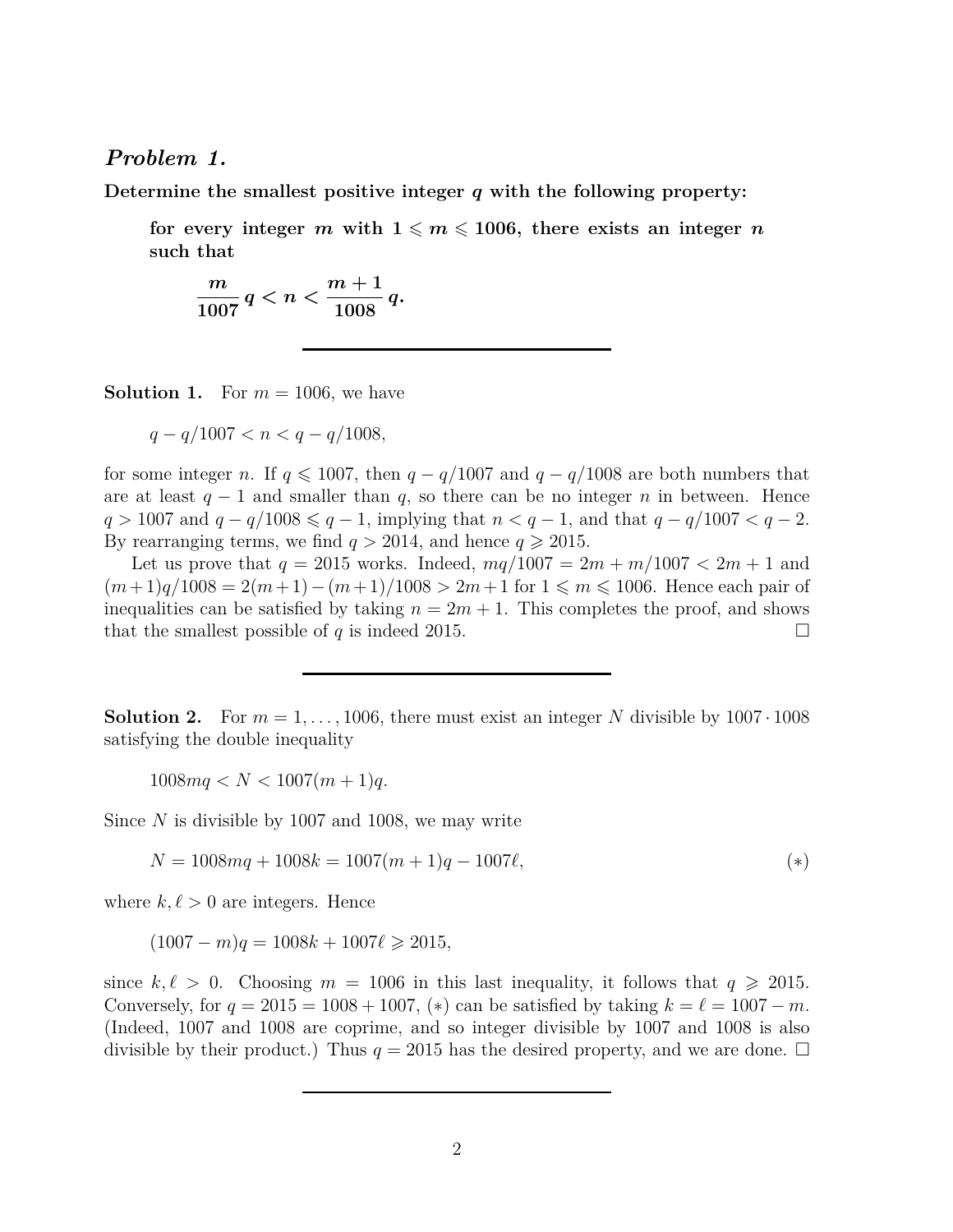#### *Problem 2.*

Let  $ABC$  be an acute triangle with circumcentre *O*. Let  $\Gamma_B$  be the circle **through** *A* **and** *B* **that is tangent to** *AC***, and let** *Γ<sup>C</sup>* **be the circle through** *A* **and** *C* **that is tangent to** *AB***. An arbitrary line through** *A* **intersects** *Γ<sup>B</sup>* **again** in *X* and  $\Gamma_C$  again in *Y*. Prove that  $|OX| = |OY|$ .

*The following solutions are valid for the configurations appearing in the diagrams.*

**Solution 1.** Let *O<sup>B</sup>* and *O<sup>C</sup>* denote the respective centres of *Γ<sup>B</sup>* and *ΓC*. We shall show that  $XO_BO$  and  $OO_CY$  are congruent. Now  $AO_B \perp AC$  since  $\Gamma_B$  is tangent to  $AC$ and  $OO_C \perp AC$  since  $OO_C$  is the perpendicular bisector of  $[AC]$ . Hence  $AO_B \parallel OO_C$ , and similarly,  $AO_C \parallel OO_B$ . It follows that  $AO_BOO_C$  is a parallelogram. In particular,  $|O_B X| = |AO_B| = |OO_C|$  and  $|O_C Y| = |O_C A| = |OO_B|$ .

It will therefore suffice to show that the angles ∠*OOBX* and ∠*Y OCO* are equal. Noting that  $\angle A O_B O = \angle A O_C O$  since  $A O_B O O_C$  is a parallelogram, this follows by angle chasing:

$$
\angle XO_BO = \angle AO_BO - \angle AO_BX = \angle AO_CO - (180^\circ - 2\angle O_BAX)
$$
  
= 
$$
\angle AO_CO - 180^\circ + 2(\angle O_BAO_C - \angle YAO_C)
$$
  
= 
$$
\angle AO_CO - 180^\circ + 2(180^\circ - \angle AO_CO) - (180^\circ - \angle AO_CY)
$$
  
= 
$$
\angle AO_CY - \angle AO_CO = \angle OO_CY.
$$

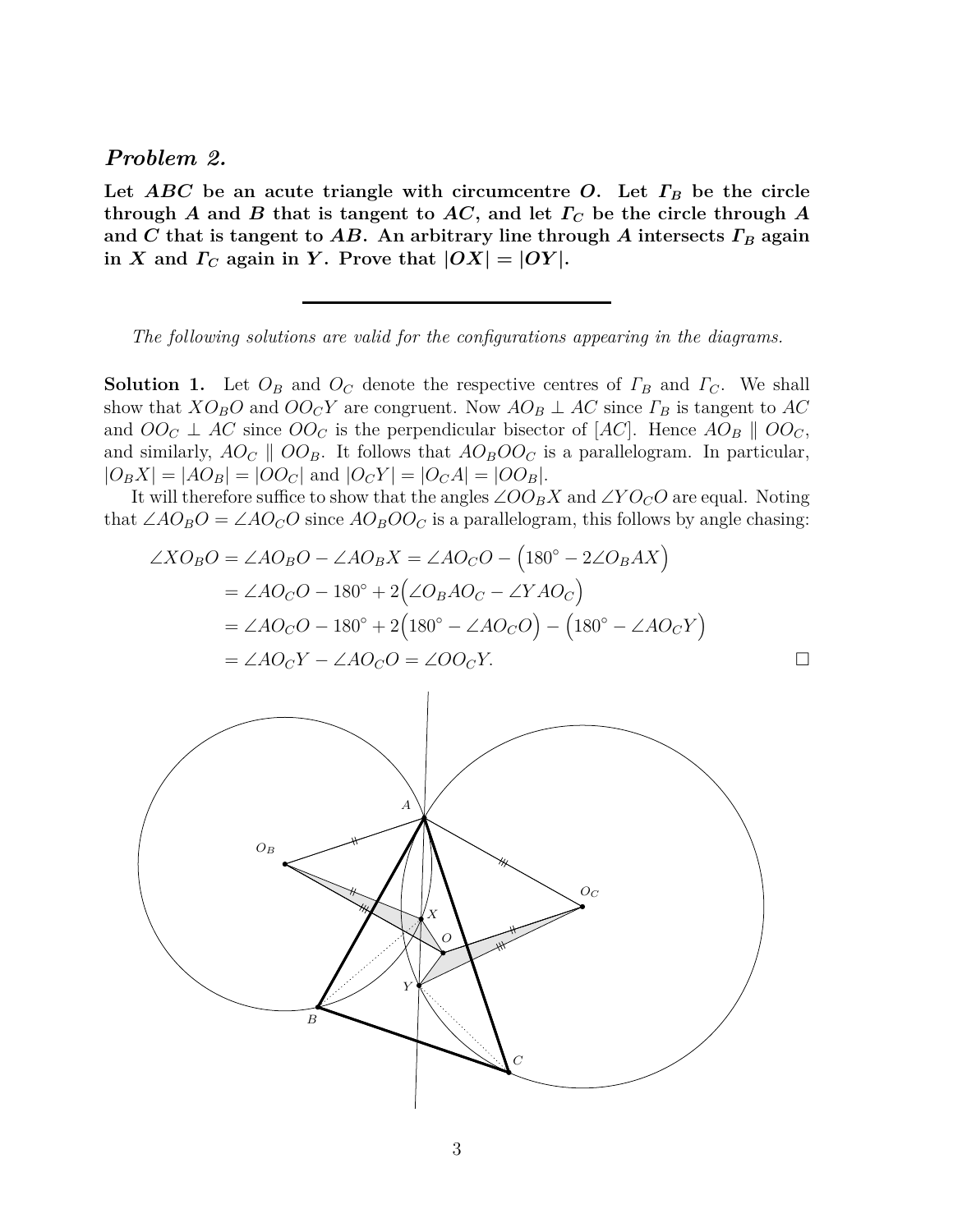**A Variant.** As in the main solution, we note that  $AO_BOO_C$  is a parallelogram. Notice that  $O_B$  and  $O_C$  lie on the respective perpendicular bisectors of  $[AX]$  and  $[AY]$ . The following lemma then implies that *O* lies on the perpendicular bisector of [*XY* ], completing the proof:  $\Box$ 

Let  $P_1, P_2, P_3$  be three points on a line. Let  $O_1$  be a point on the perpendicular bisector of  $[P_2P_3]$ , let  $O_2$  be a point on the perpendicular bisector of  $[P_3P_1]$ and let  $O_3$  be the point in the plane such that  $O_1P_3O_2O_3$  is a parallelogram. Then  $O_3$  lies on the perpendicular bisector of  $[P_1P_2]$ .

*Proof.* One can choose coordinates such that  $P_3 = (0,0)$  and  $P_1 = (2,0)$ . Then  $P_2 = (2a, 0), O_1 = (a, b)$  and  $O_2 = (1, c)$  for some  $a, b, c \in \mathbb{R}$ . Hence  $O_3 = (a+1, b+c)$  lies on the perpendicular bisector of  $[P_1P_2]$ .

**Solution 2.** Let  $\alpha = \angle BAC$ . Observe that  $\angle AXB = 180^\circ - \alpha = \angle CYA$  by tangential angles. Let *Z* be the intersection of *BX* and *CY* . Thus *ZXY* is isosceles with, in particular,  $\angle ZXY = \angle ZYX = \alpha$ . It will thus suffice to show that *OZ* bisects  $\angle XZY$ .

Now  $\angle BZC = 2\alpha = \angle BOC$  since O is the circumcentre of ABC, and hence BZOC is cyclic. In particular, since  $|OB| = |OC|$ , it follows that  $\angle OZY = \angle OBC = 90° - \alpha$ . But ∠*XZY* = 180<sup>°</sup> − 2 $\alpha$ , and so ∠*XZY* = 2∠*OZY*, which shows that *OZ* bisects ∠*XZY*.□

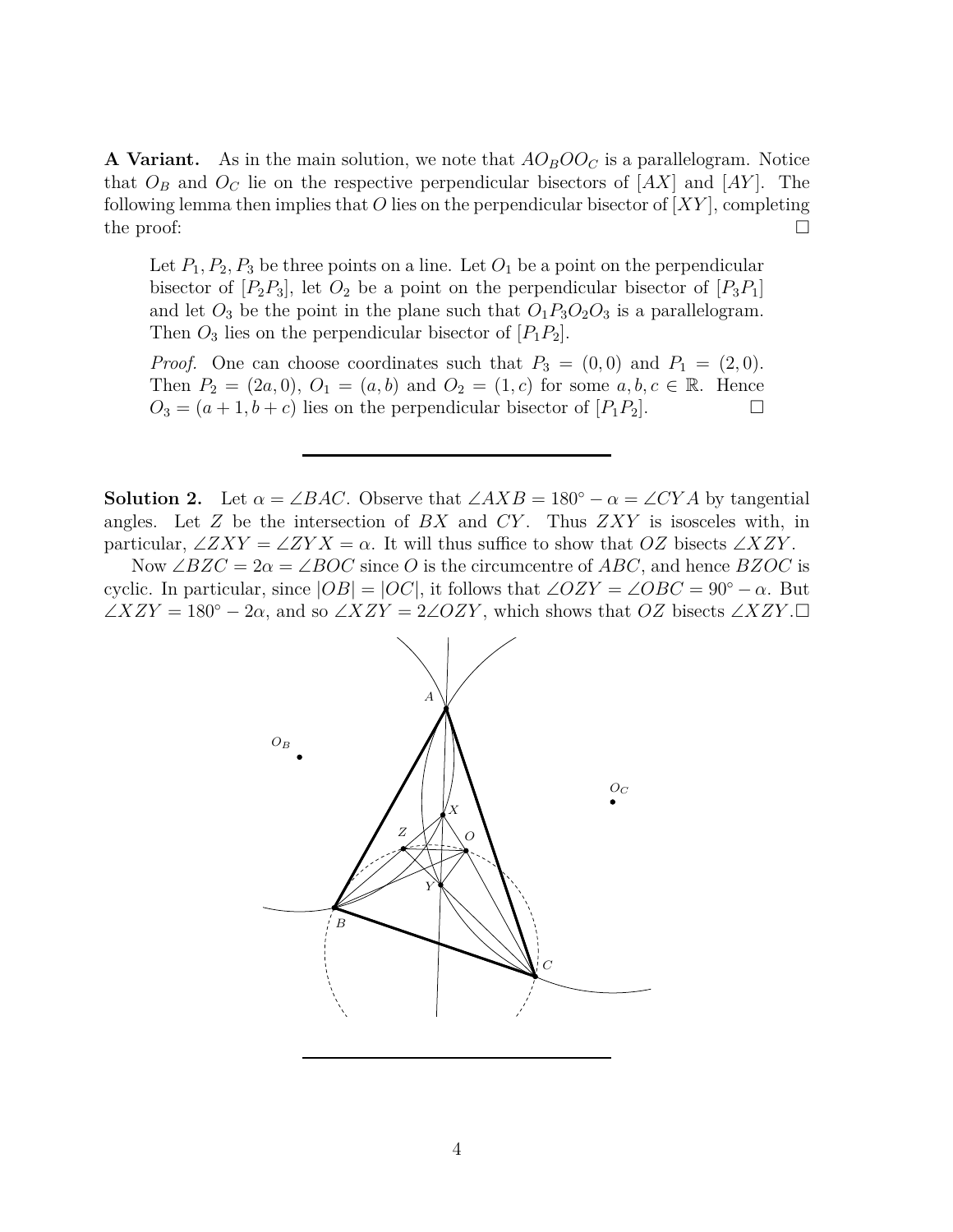**Solution 3.** Consider inversion  $\mathscr I$  in a circle centred at A. Under  $\mathscr I$ ,

 $B \mapsto B'$ ,  $C \mapsto C'$ ,  $O \mapsto O'$ ,  $X \mapsto X'$ ,  $Y \mapsto Y'$ ,  $\Gamma_B \mapsto \gamma_B$ , a line through *B*<sup>'</sup> parallel to *AC*<sup>'</sup>,  $\Gamma_C \mapsto \gamma_C$ , a line through *C*<sup>'</sup> parallel to *AB*<sup>'</sup>,

Notice that  $\mathscr I$  sends the circumcircle of *ABC* to the line *B<sup>'</sup>C'*, and hence maps *AO* to a line perpendicular to *BC*. Further, if [*AD*] is a diameter of this circumcircle and  $D \mapsto D'$  under  $\mathscr{I}$ , then *D'* lies on *BC*. Also,  $|AD| = 2|AO|$  implies  $|AO'| = 2|AD'|$ , and hence *O'* is the image of *A* under reflection in *BC*. Finally, ∠*OXA* = ∠*X'O'A* and ∠*OYA* = ∠*Y'O'A*, and hence  $|OX| = |OY|$  if and only if *O'A* bissects ∠*X'O'Y'* externally. We have thus reduced the problem to the following statement:

In triangle *ABC*, let *O* be the reflection of *A* over *BC*, *γ<sup>B</sup>* be a line parallel to *AC* through *B*, and  $\gamma_C$  be a line parallel to *AB* through *C*. For an arbitrary line  $\ell$  passing through *A*, let *X* and *Y* be the intersections of  $\ell$  with  $\gamma_B$  and *γC*, respectively. Prove that *OA* bisects ∠*XOY* externally.



Let  $P = \gamma_A \cap \gamma_B$ . By construction, *POBC* is an isosceles trapezoid (and therefore cyclic), ∠ $OBX = \angle OBP = \angle OCP = \angle OCY$ . Further, since *XB* || *AC* and *YC* || *AB*, we have  $\triangle ABX \sim \triangle YCA$ . Therefore, as  $|OB| = |AB|$  and  $|AC| = |OC|$  by construction,

$$
\frac{|OB|}{|BX|} = \frac{|AB|}{|BX|} = \frac{|YC|}{|CA|} = \frac{|YC|}{|CO|}.
$$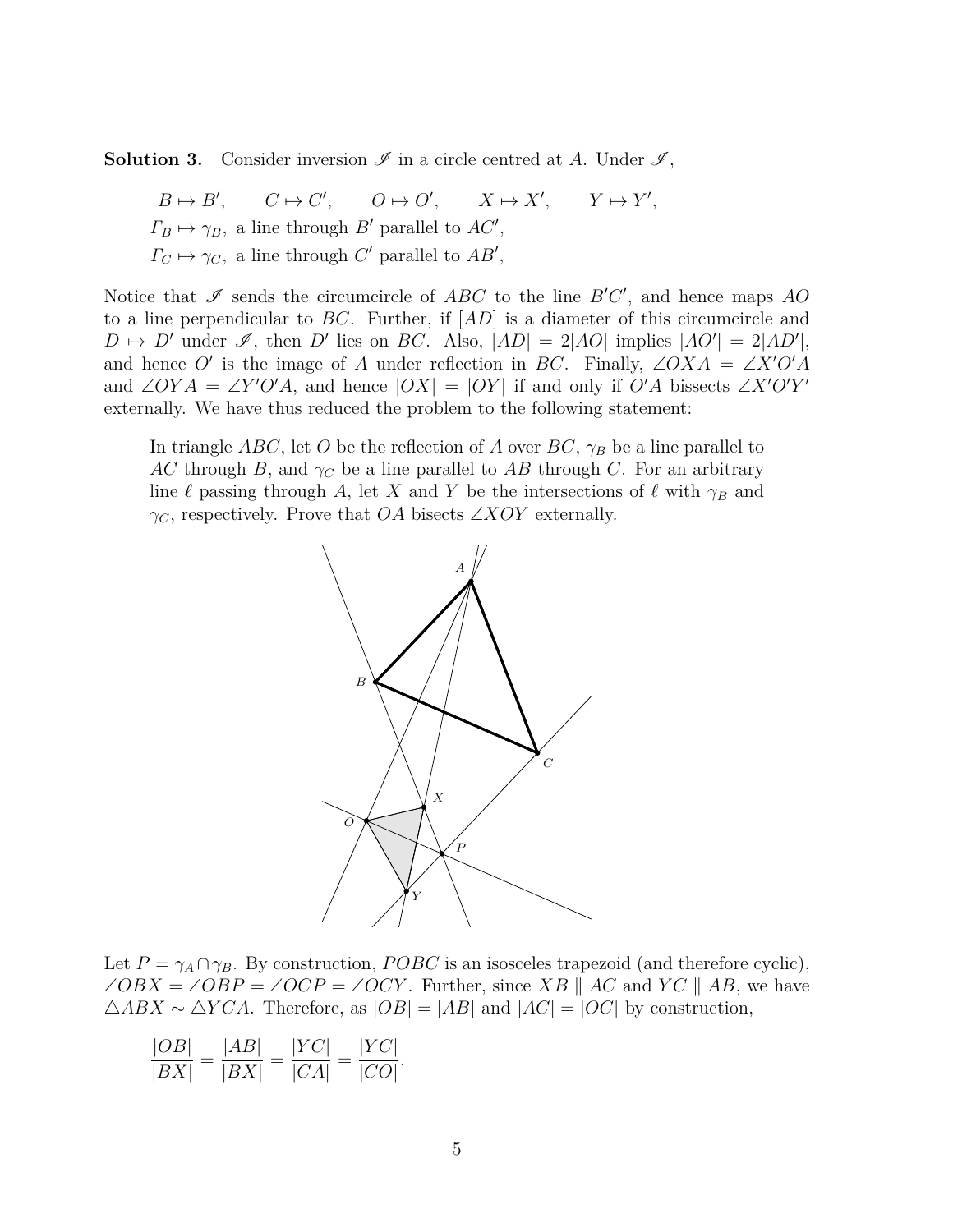It follows that  $\triangle OBX \sim \triangle YCO$ . Hence

$$
\frac{|OX|}{|OY|} = \frac{|XB|}{|OC|} = \frac{|XB|}{|AC|} = \frac{|XA|}{|AY|},
$$

and so the result follows from the angle bisector theorem.  $\hfill \Box$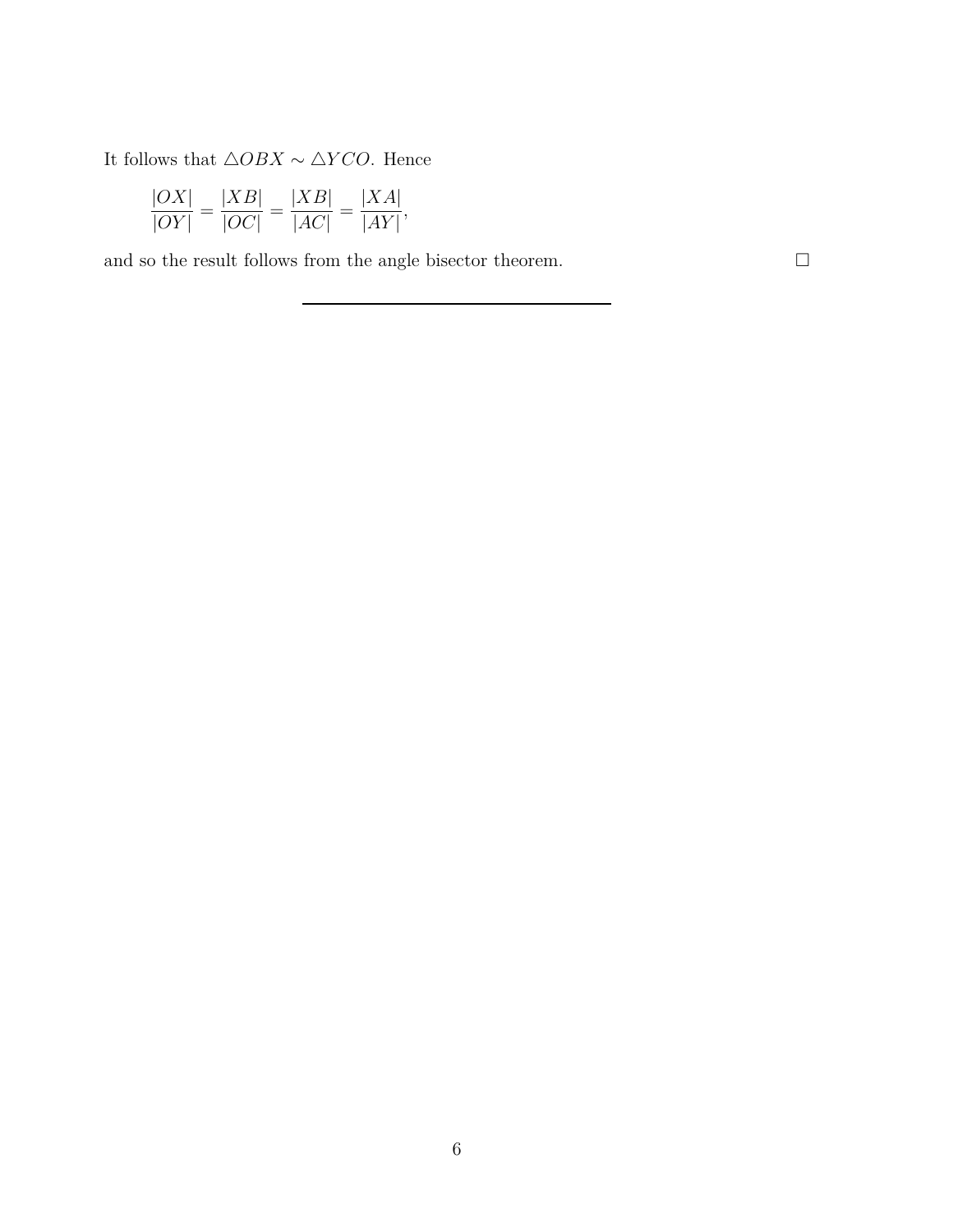## *Problem 3.*

**Does there exist a prime number whose decimal representation is of the form**  $3811 \cdot \cdot \cdot 11$  (that is, consisting of the digits 3 and 8 in that order followed by **one or more digits 1)?**

**Solution.** Write

$$
a(n) = 38 \underbrace{11 \cdots 11}_{n \text{ digits } 1}.
$$

There are three cases to consider, depending on the remainder of *n* upon division by three.

- $-$  If  $n = 3k + 1 \equiv 1 \pmod{3}$ , then the sum of the digits of  $a(n)$  is equal to  $3(k+4)$ , i.e. divisible by 3, and hence so is  $a(n)$ .
- $-$  If  $n = 3k + 2 \equiv 2 \pmod{3}$ , then note that  $a(2) = 3811 = 3700 + 111$  is divisible by 37. By induction, as  $a(3k+2) = 1000a(3k-1) + 111$ , it follows that  $a(3k+2)$  is divisible by 37 for each  $k \geqslant 0$ .
- $-$  If  $n = 3k \equiv 0 \pmod{3}$ , observe that

$$
9a(3k) = 342 \underbrace{99 \cdots 99}_{n \text{ digits } 9} = (7 \cdot 10^k)^3 - 1
$$

which is properly divisible by  $7 \cdot 10^k - 1$ , a number that is larger than 9. Hence  $a(3k)$ admits a non-trivial factor and so is not prime.  $\Box$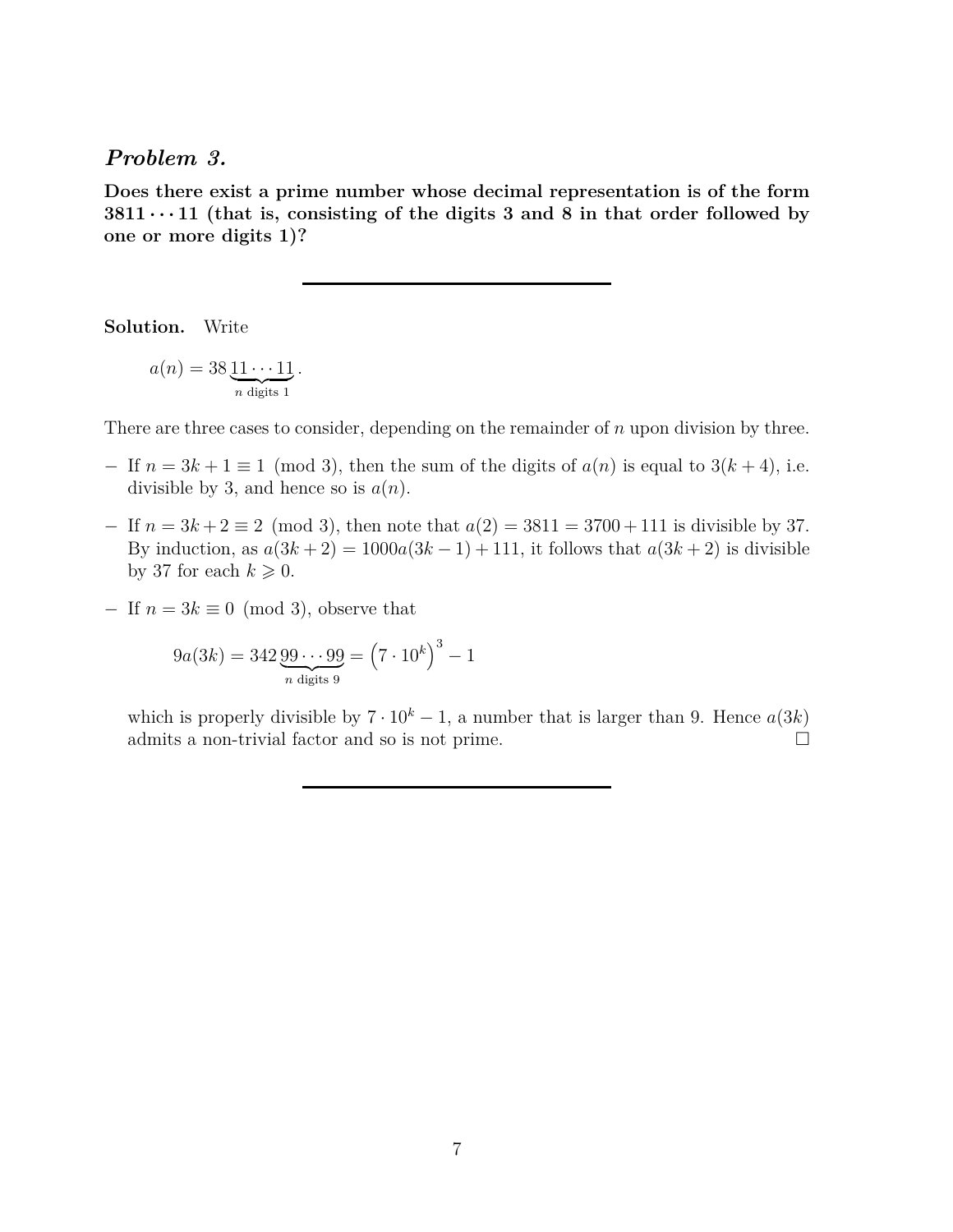## *Problem 4.*

An *arithmetic progression* is a set of the form {*a, a*+*d, . . . , a*+*kd*}, where *a, d, k* are positive integers and  $k \geqslant 2$ . Thus an arithmetic progression has at least three elements and the successive elements have difference *d*, called the *common difference* of the arithmetic progression.

Let *n* be a positive integer. For each partition of the set  $\{1, 2, \ldots, 3n\}$  into **arithmetic progressions, we consider the sum** *S* **of the respective common differences of these arithmetic progressions. What is the maximal value** *S* **that can attain?**

(A *partition* of a set *A* is a collection of disjoint subsets of *A* whose union is *A*.)

**Solution.** The maximum value is  $n^2$ , which is attained for the partition into *n* arithmetic progressions  $\{1, n+1, 2n+1\}, \ldots, \{n, 2n, 3n\}$ , each of difference *n*.

Suppose indeed that the set has been partioned into *N* progressions, of respective lengths  $\ell_i$ , and differences  $d_i$ , for  $1 \leq i \leq N$ . Since  $\ell_i \geq 3$ ,

$$
2\sum_{i=1}^{N} d_i \leqslant \sum_{i=1}^{N} (\ell_i - 1)d_i = \sum_{i=1}^{N} a_i - \sum_{i=1}^{N} b_i,
$$

where  $a_i$  and  $b_i$  denote, respectively, the largest and smallest elements of progression  $i$ . Now

$$
\sum_{i=1}^{N} b_i \geq 1 + 2 + \dots + N = N(N+1)/2,
$$
  

$$
\sum_{i=1}^{N} a_i \leq (3n - N + 1) + \dots + 3n = N(6n - N + 1)/2,
$$

and thus

$$
2\sum_{i=1}^{N} d_i \leq N(3n - N) \leq 2n^2
$$

as  $N(3n - N)$  is an increasing of N on the interval  $[0, 3n/2]$  and since  $N \leq n$ . This completes the proof.

**Remark.** The maximising partition is in fact unique: from the above, it is immediate that all maximal partitions must have  $n<sub>i</sub> = 3$  and hence  $n = N$ . It follows that the minimal and maximal elements of the arithmetic progressions of a maximal partition are precisely  $1, 2, \ldots, n$  and  $2n + 1, 2n + 2, \ldots, 3n$ , respectively. Consider the progression  ${n+1-d, n+1, n+1+d}$  of difference *d*. Then  $n+1-d \geq 1$  and  $n+1+d \geq 2n+1$ ,